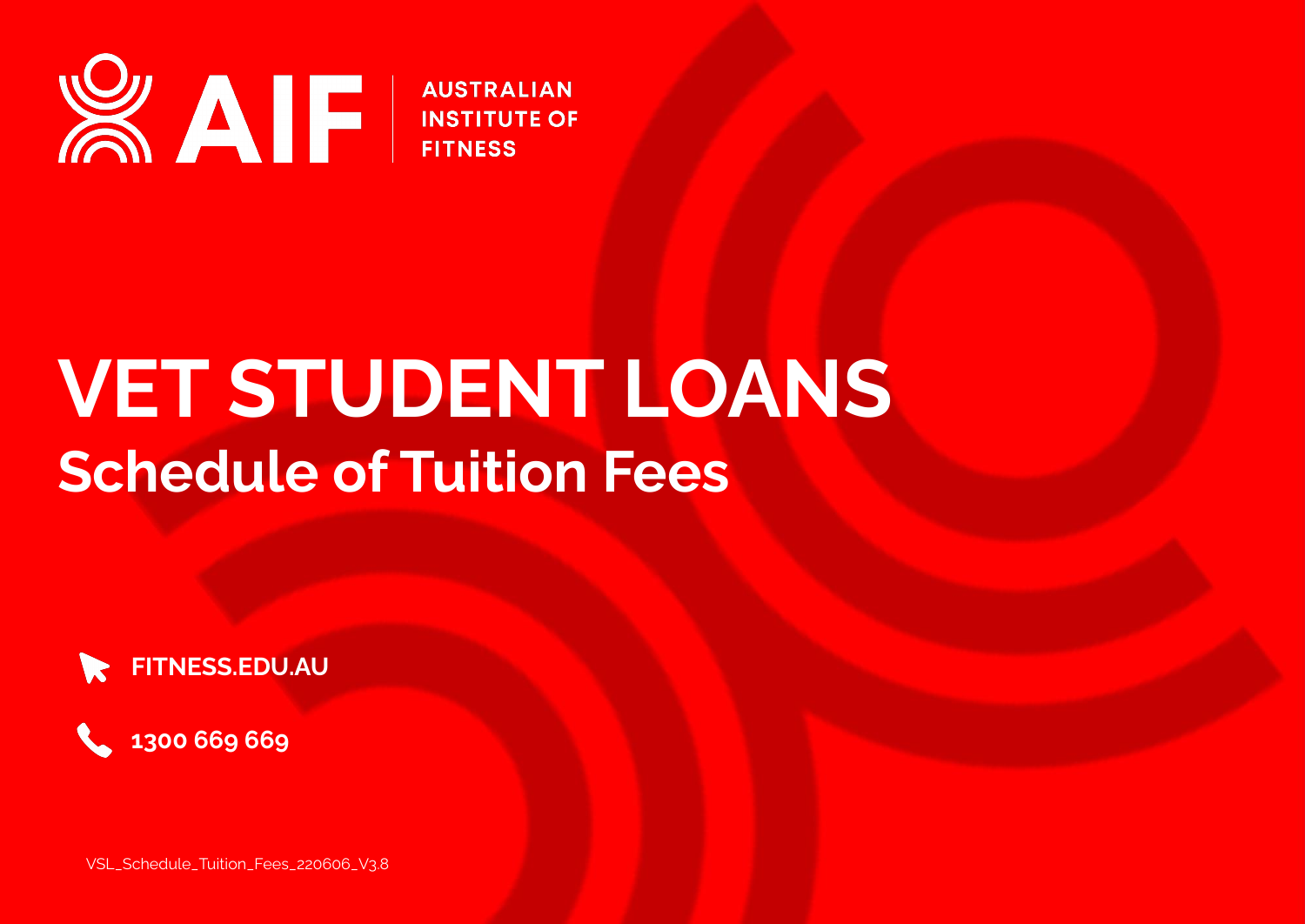

**HLT52015 DIPLOMA OF REMEDIAL MASSAGE COURSE: HLT52015 DIPLOMA O<br>DELIVERY MODE: ON CAMPUS** 

#### **Perth (WA) Campus**

**Course Code: PE-RMT-2105-2F**

**Delivery Mode: On Campus Face-to-Face (Blended)**

| <b>Course</b>                     | Unit of<br><b>Study</b> | <b>Start Date</b> | <b>End Date</b> | <b>Census</b><br><b>Date</b> | <b>EFTSL</b> |         | <b>Tuition Fee</b> |
|-----------------------------------|-------------------------|-------------------|-----------------|------------------------------|--------------|---------|--------------------|
| HTL <sub>52015</sub>              | <b>RMTPE-</b><br>210501 | 31 May 2021       | 12 Sep 2021     | 21 Jun 2021                  | 0.34         | \$5,330 | Total:             |
| Diploma of<br>Remedial<br>Massage | <b>RMTPE-</b><br>210502 | 09 Sep 2021       | 19 Dec 2021     | 05 Oct 2021                  | 0.33         | \$5,330 | \$15,990           |
| <b>PE-RMT-2105-2F</b>             | <b>RMTPE-</b><br>210503 | 20 Dec 2022       | 15 Apr 2022     | 24 Jan 2022                  | 0.33         | \$5,330 | Gap Fee:<br>\$0.00 |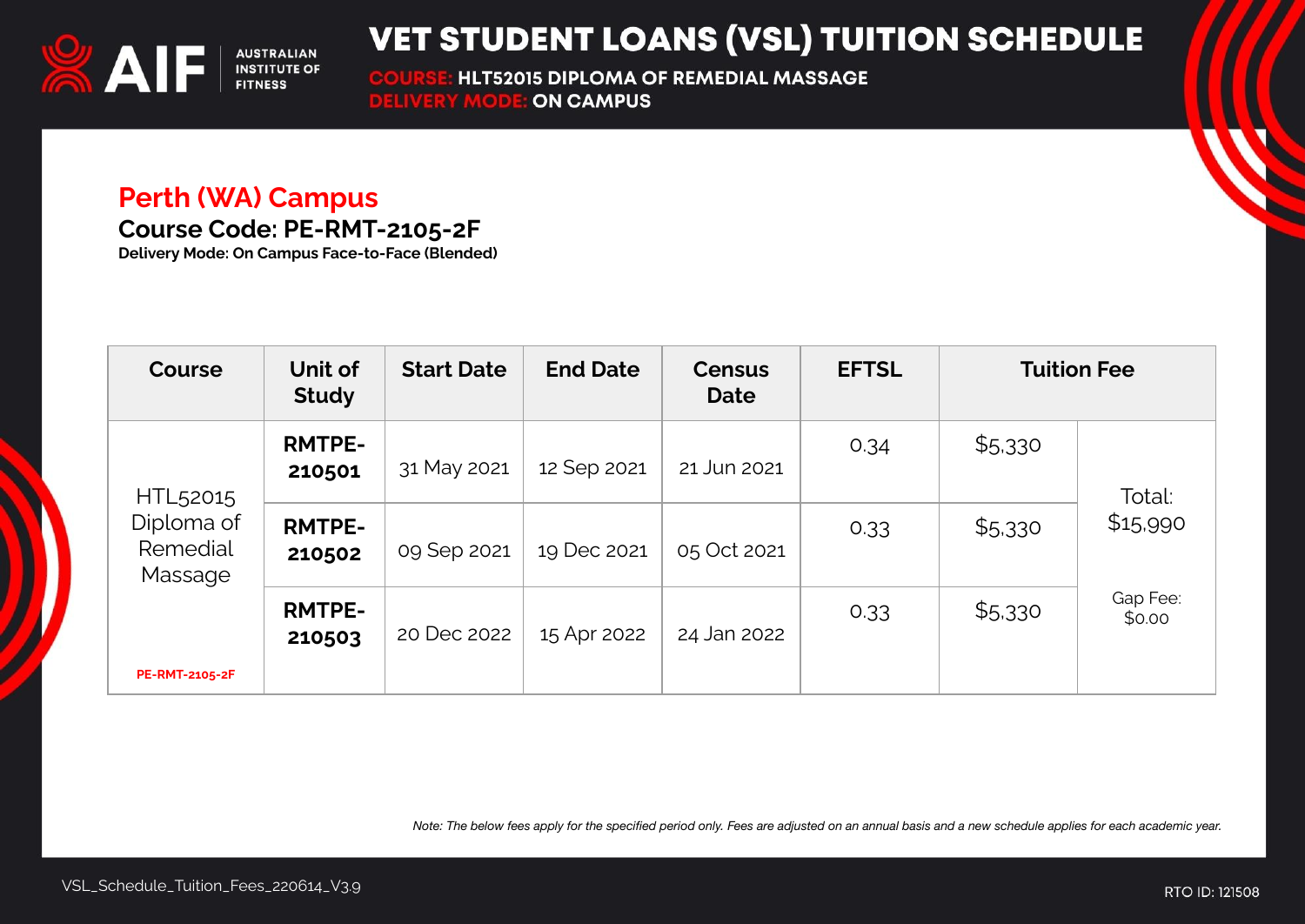

**HLT52015 DIPLOMA OF REMEDIAL MASSAGE COURSE: HLT52015 DIPLOMA O<br>DELIVERY MODE: ON CAMPUS** 

### **Brisbane (QLD) Campus**

**Course Code: BN-RMT-2107-2F**

**Delivery Mode: On Campus Face-to-Face (Blended)**

| <b>Course</b>                     | Unit of<br><b>Study</b> | <b>Start Date</b> | <b>End Date</b> | <b>Census</b><br><b>Date</b> | <b>EFTSL</b> | <b>Tuition Fee</b> |                    |
|-----------------------------------|-------------------------|-------------------|-----------------|------------------------------|--------------|--------------------|--------------------|
| HTL52015                          | <b>RMTBN-</b><br>210701 | 12 Jul 2021       | 24 Oct 2021     | 02 Aug 2021                  | 0.34         | \$5,330            | Total:             |
| Diploma of<br>Remedial<br>Massage | <b>RMTBN-</b><br>210702 | 25 Oct 2021       | 06 Feb 2022     | 16 Nov 2021                  | 0.33         | \$5,330            | \$15,990           |
| <b>BN-RMT-2107-2F</b>             | <b>RMTBN-</b><br>210703 | 07 Feb 2022       | 27 May 2022     | 07 Mar 2022                  | 0.33         | \$5,330            | Gap Fee:<br>\$0.00 |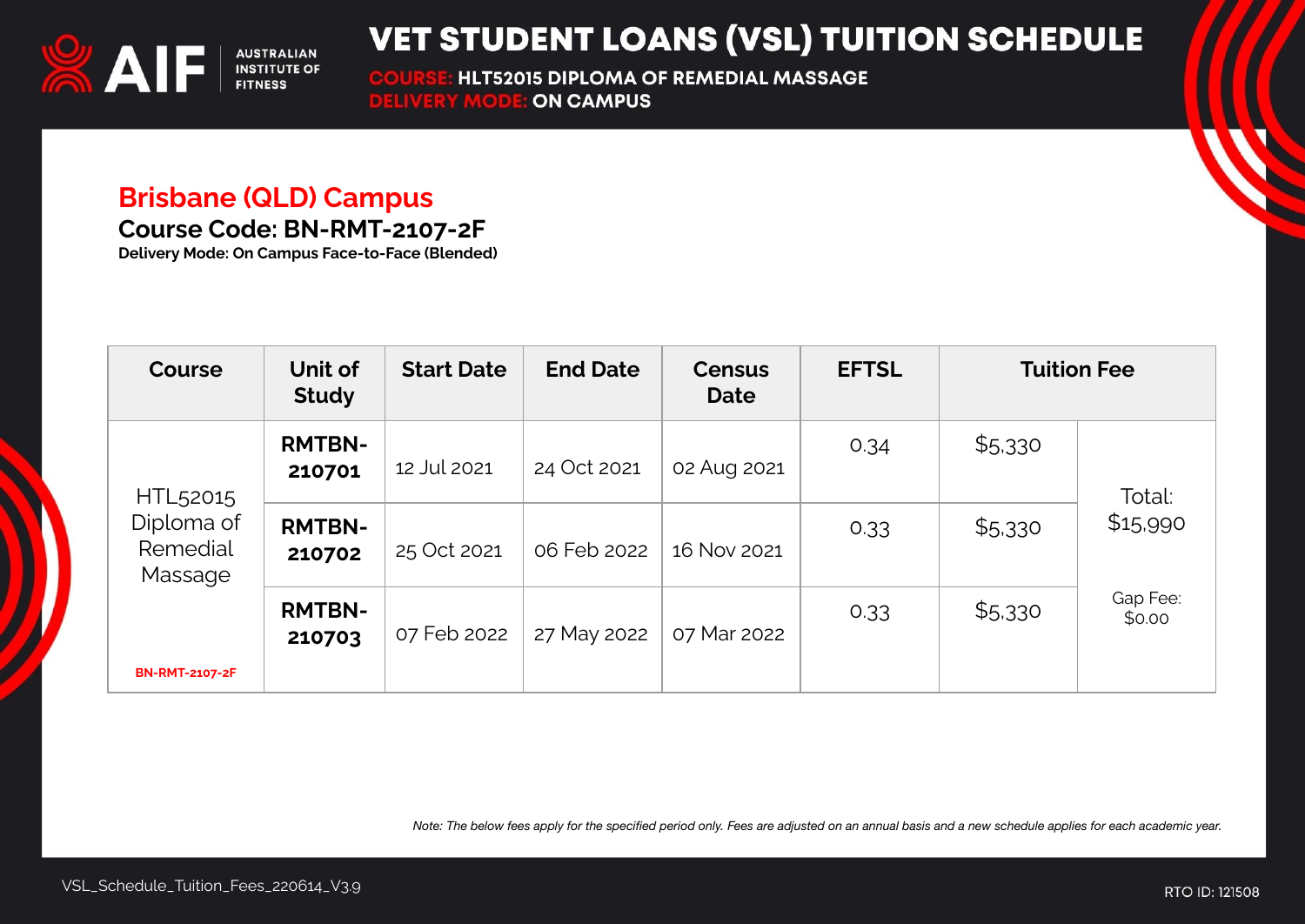

**HLT52015 DIPLOMA OF REMEDIAL MASSAGE COURSE: HLT52015 DIPLOMA O<br>DELIVERY MODE: ON CAMPUS** 

#### **Adelaide (SA) Campus**

**Course Code: AD-RMT-2107-1F**

**Delivery Mode: On Campus Face-to-Face (Blended)**

| Course                            | Unit of<br><b>Study</b> | <b>Start Date</b> | <b>End Date</b> | <b>Census</b><br><b>Date</b> | <b>EFTSL</b> | <b>Tuition Fee</b> |                    |
|-----------------------------------|-------------------------|-------------------|-----------------|------------------------------|--------------|--------------------|--------------------|
| HTL <sub>52015</sub>              | <b>RMTAD-</b><br>210701 | 12 Jul 2021       | 24 Oct 2021     | 02 Aug 2021                  | 0.34         | \$5,330            | Total:             |
| Diploma of<br>Remedial<br>Massage | <b>RMTAD-</b><br>210702 | 25 Oct 2021       | 06 Feb 2022     | 16 Nov 2021                  | 0.33         | \$5,330            | \$15,990           |
| AD-RMT-2107-1F                    | <b>RMTAD-</b><br>210703 | 07 Feb 2022       | 27 May 2022     | 07 Mar 2022                  | 0.33         | \$5,330            | Gap Fee:<br>\$0.00 |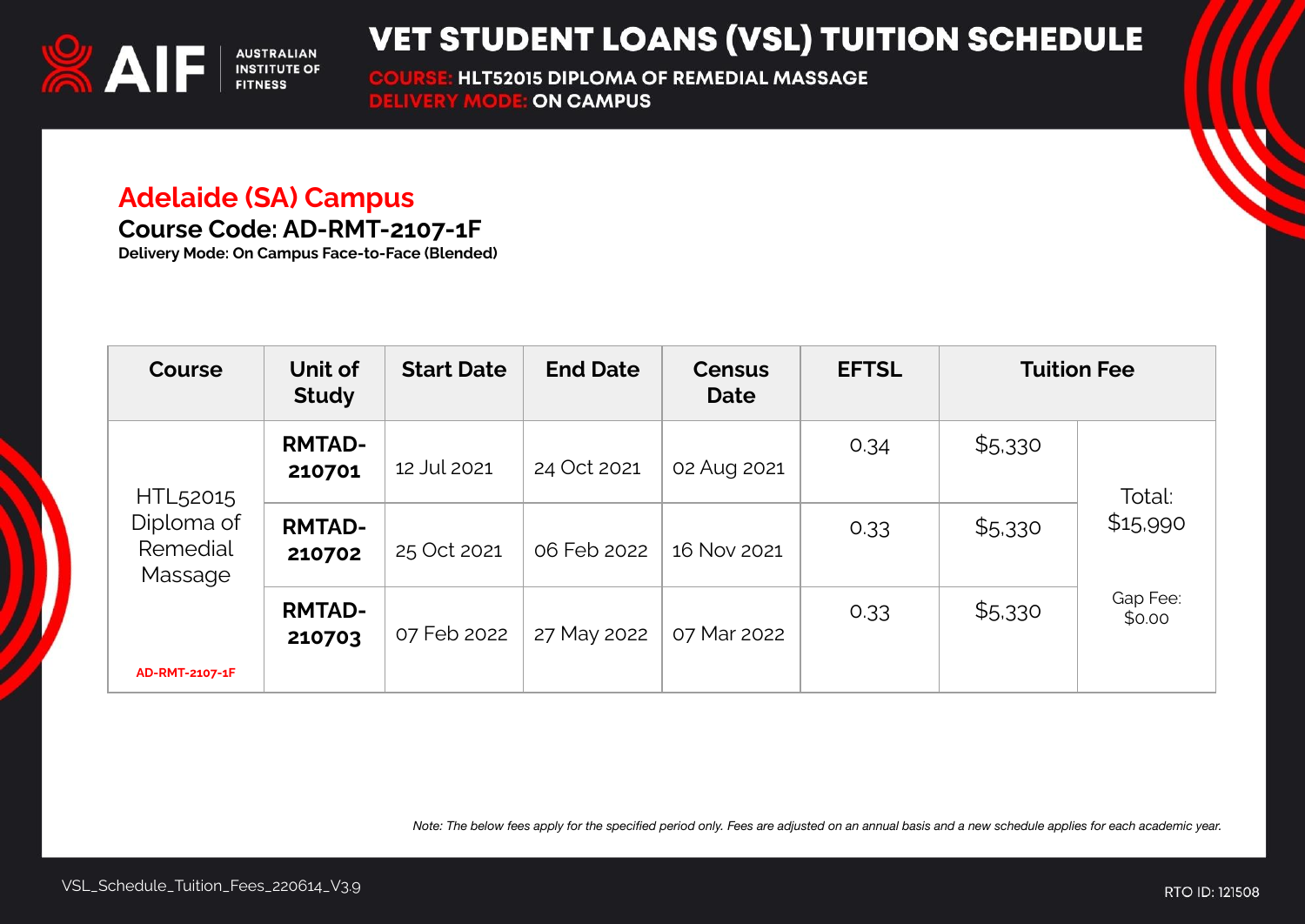

**HLT52015 DIPLOMA OF REMEDIAL MASSAGE COURSE: HLT52015 DIPLOMA O<br>DELIVERY MODE: ON CAMPUS** 

#### **Parramatta (NSW) Campus**

**Course Code: PA-RMT-2107-2F**

**Delivery Mode: On Campus Face-to-Face (Blended)**

| <b>Course</b>                                 | Unit of<br><b>Study</b> | <b>Start Date</b> | <b>End Date</b> | <b>Census</b><br><b>Date</b> | <b>EFTSL</b> | <b>Tuition Fee</b> |                    |
|-----------------------------------------------|-------------------------|-------------------|-----------------|------------------------------|--------------|--------------------|--------------------|
| HTL52015<br>Diploma of<br>Remedial<br>Massage | <b>RMTPA-</b><br>210701 | 19 July 2021      | 31 Oct 2021     | 09 Aug 2021                  | 0.34         | \$5,330            | Total:             |
|                                               | <b>RMTPA-</b><br>210702 | 01 Nov 2021       | 20 Feb 2022     | 24 Nov 2021                  | 0.33         | \$5,330            | \$15,990           |
| <b>PA-RMT-2107-2F</b>                         | <b>RMTPA-</b><br>210703 | 28 Mar 2022       | 03 Jul 2022     | 18 Apr 2022                  | 0.33         | \$5,330            | Gap Fee:<br>\$0.00 |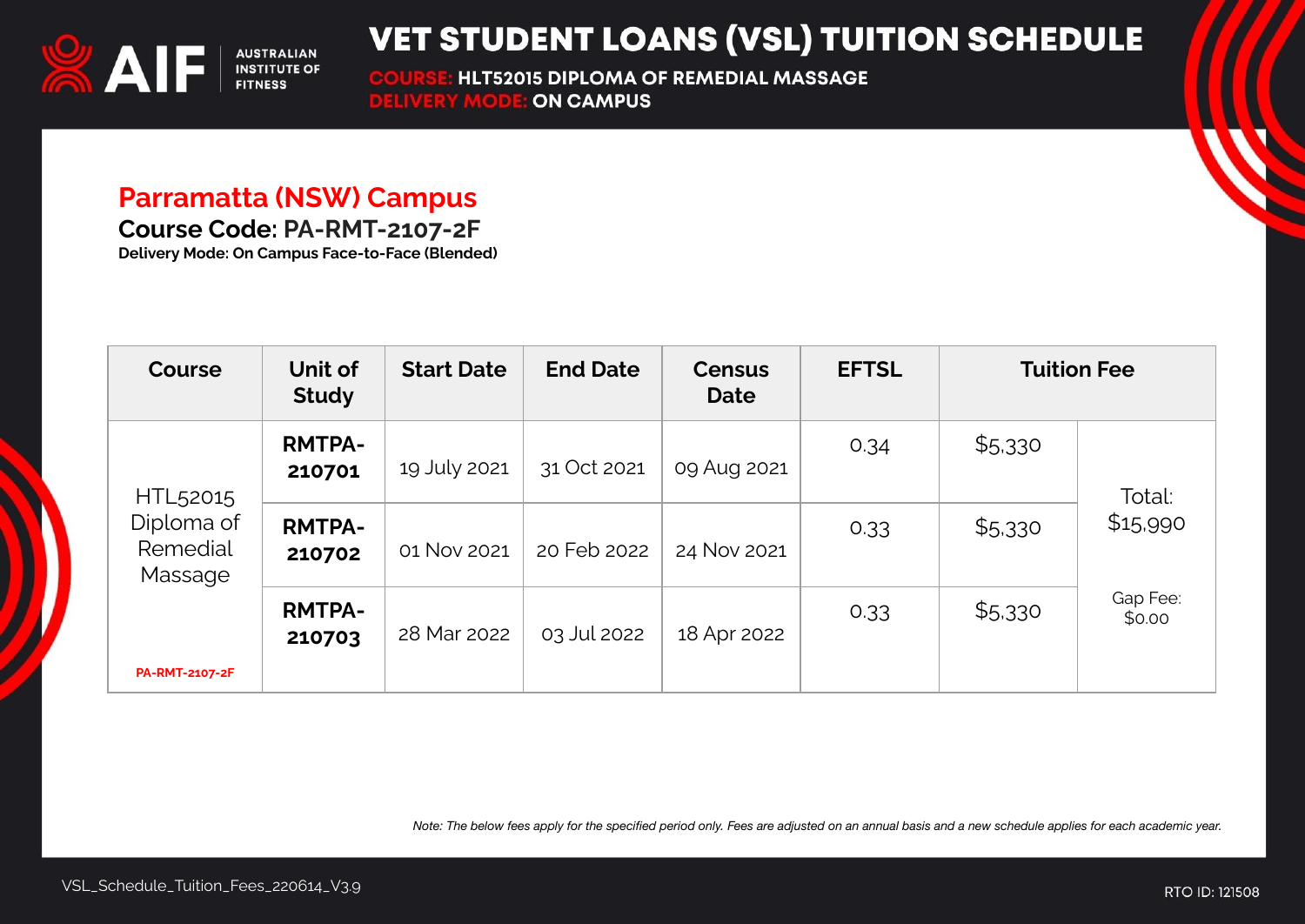

**HLT52015 DIPLOMA OF REMEDIAL MASSAGE COURSE: HLT52015 DIPLOMA O<br>DELIVERY MODE: ON CAMPUS** 

#### **Perth (WA) Campus**

**Course Code: PE-RMT-2109-2F**

**Delivery Mode: On Campus Face-to-Face (Blended)**

| <b>Course</b>                     | Unit of<br><b>Study</b> | <b>Start Date</b> | <b>End Date</b> | <b>Census</b><br><b>Date</b> | <b>EFTSL</b> | <b>Tuition Fee</b> |                    |
|-----------------------------------|-------------------------|-------------------|-----------------|------------------------------|--------------|--------------------|--------------------|
| HTL <sub>52015</sub>              | <b>RMTPE-</b><br>210901 | 27 Sep 2021       | 16 Jan 2022     | 19 Oct 2021                  | 0.34         | \$5,330            | Total:             |
| Diploma of<br>Remedial<br>Massage | <b>RMTPE-</b><br>210902 | 17 Jan 2022       | 01 May 2022     | 07 Feb 2022                  | 0.33         | \$5,330            | \$15,990           |
| <b>PE-RMT-2109-2F</b>             | <b>RMTPE-</b><br>210903 | 02 May 2022       | 14 Aug 2022     | 23 May 2022                  | 0.33         | \$5,330            | Gap Fee:<br>\$0.00 |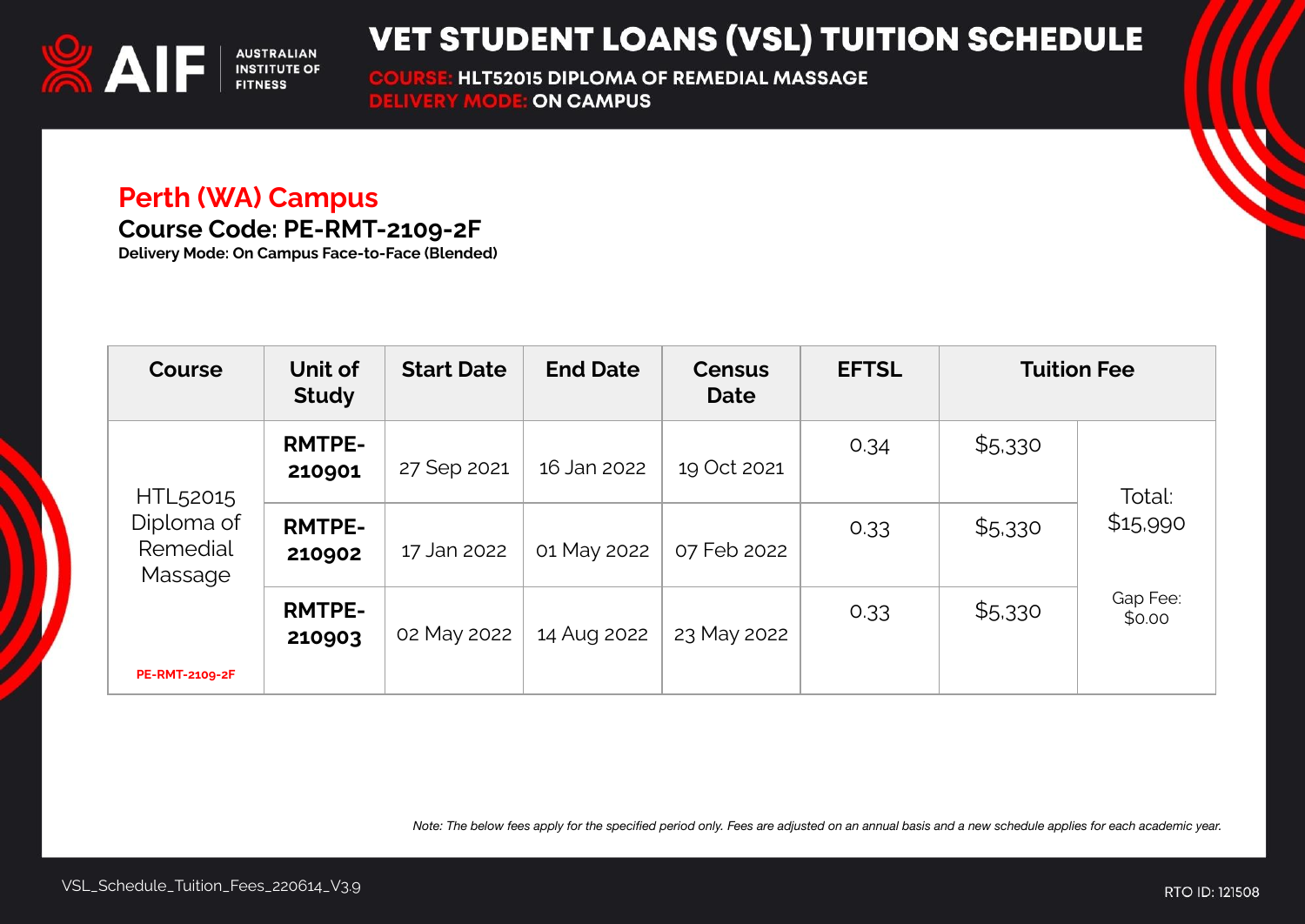

**HLT52015 DIPLOMA OF REMEDIAL MASSAGE COURSE: HLT52015 DIPLOMA O<br>DELIVERY MODE: ON CAMPUS** 

#### **Parramatta (NSW) Campus**

**Course Code: PA-RMT-2110-1EWA**

**Delivery Mode: On Campus Face-to-Face (Blended)**

| <b>Course</b>                     | Unit of<br><b>Study</b> | <b>Start Date</b> | <b>End Date</b> | <b>Census</b><br><b>Date</b> | <b>EFTSL</b> | <b>Tuition Fee</b> |                    |
|-----------------------------------|-------------------------|-------------------|-----------------|------------------------------|--------------|--------------------|--------------------|
| HTL <sub>52015</sub>              | <b>RMTPA-</b><br>211001 | 06 Oct 2021       | 30 Jan 2022     | 29 Oct 2021                  | 0.34         | \$5,330            | Total:             |
| Diploma of<br>Remedial<br>Massage | <b>RMTPA-</b><br>211002 | 31 Jan 2022       | 16 May 2022     | 21 Feb 2022                  | 0.33         | \$5,330            | \$15,990           |
| <b>PA-RMT-2110-1EWA</b>           | <b>RMTPA-</b><br>211003 | 17 May 2022       | 28 Aug 2022     | 06 Jun 2022                  | 0.33         | \$5,330            | Gap Fee:<br>\$0.00 |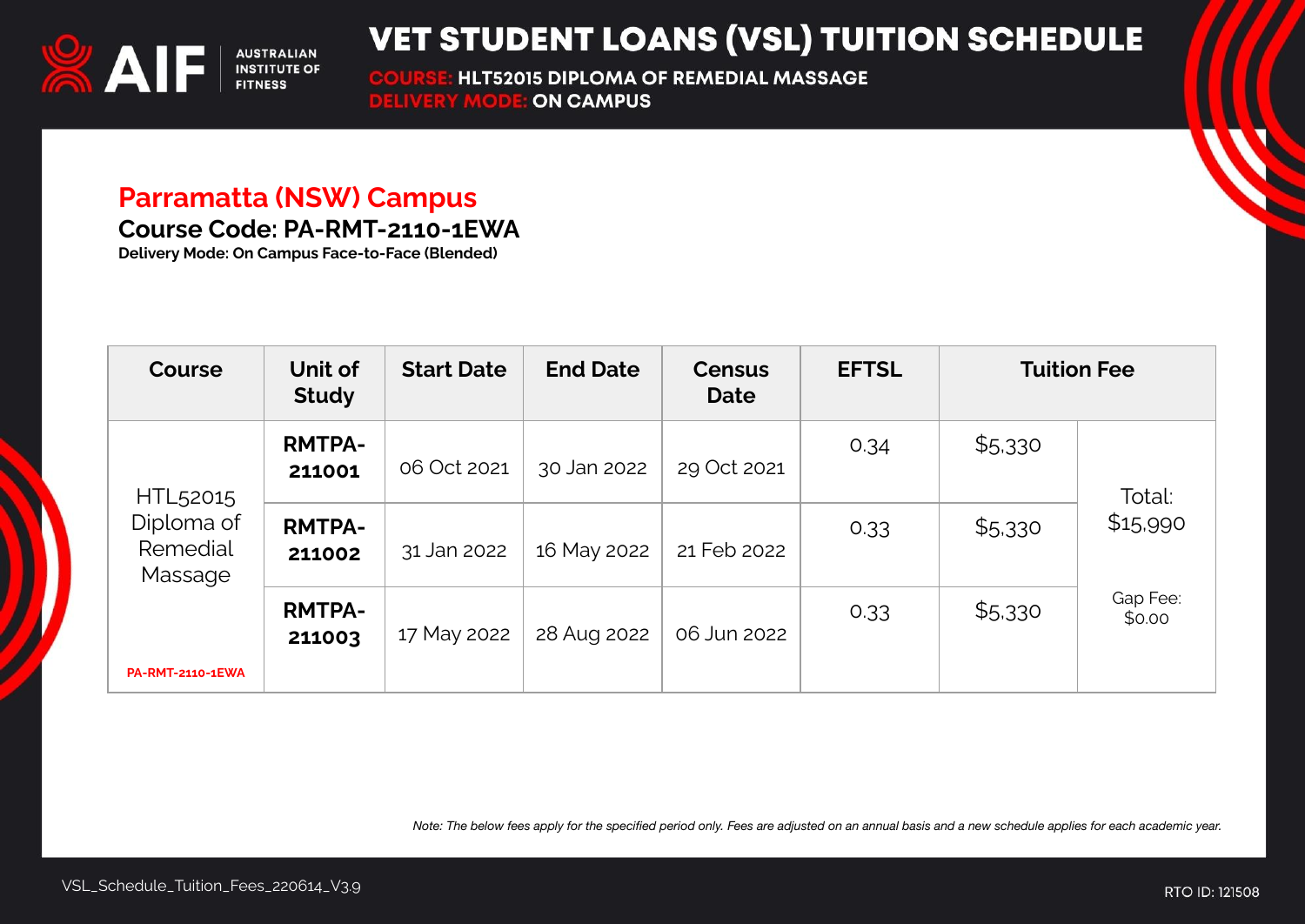

**HLT52015 DIPLOMA OF REMEDIAL MASSAGE COURSE: HLT52015 DIPLOMA O<br>DELIVERY MODE: ON CAMPUS** 

## **Brisbane (QLD) Campus**

**Course Code: BN-RMT-2110-1EWA**

**Delivery Mode: On Campus Face-to-Face (Blended)**

| <b>Course</b>                                             | Unit of<br><b>Study</b> | <b>Start Date</b> | <b>End Date</b> | <b>Census</b><br><b>Date</b> | <b>EFTSL</b> | <b>Tuition Fee</b> |                    |
|-----------------------------------------------------------|-------------------------|-------------------|-----------------|------------------------------|--------------|--------------------|--------------------|
| HTL <sub>52015</sub><br>Diploma of<br>Remedial<br>Massage | <b>RMTBN-</b><br>211001 | 06 Oct 2021       | 30 Jan 2022     | 29 Oct 2021                  | 0.34         | \$5,330            | Total:             |
|                                                           | <b>RMTBN-</b><br>211002 | 31 Jan 2022       | 16 May 2022     | 21 Feb 2022                  | 0.33         | \$5,330            | \$15,990           |
| <b>BN-RMT-2110-1EWA</b>                                   | <b>RMTBN-</b><br>211003 | 17 May 2022       | 28 Aug 2022     | 06 Jun 2022                  | 0.33         | \$5,330            | Gap Fee:<br>\$0.00 |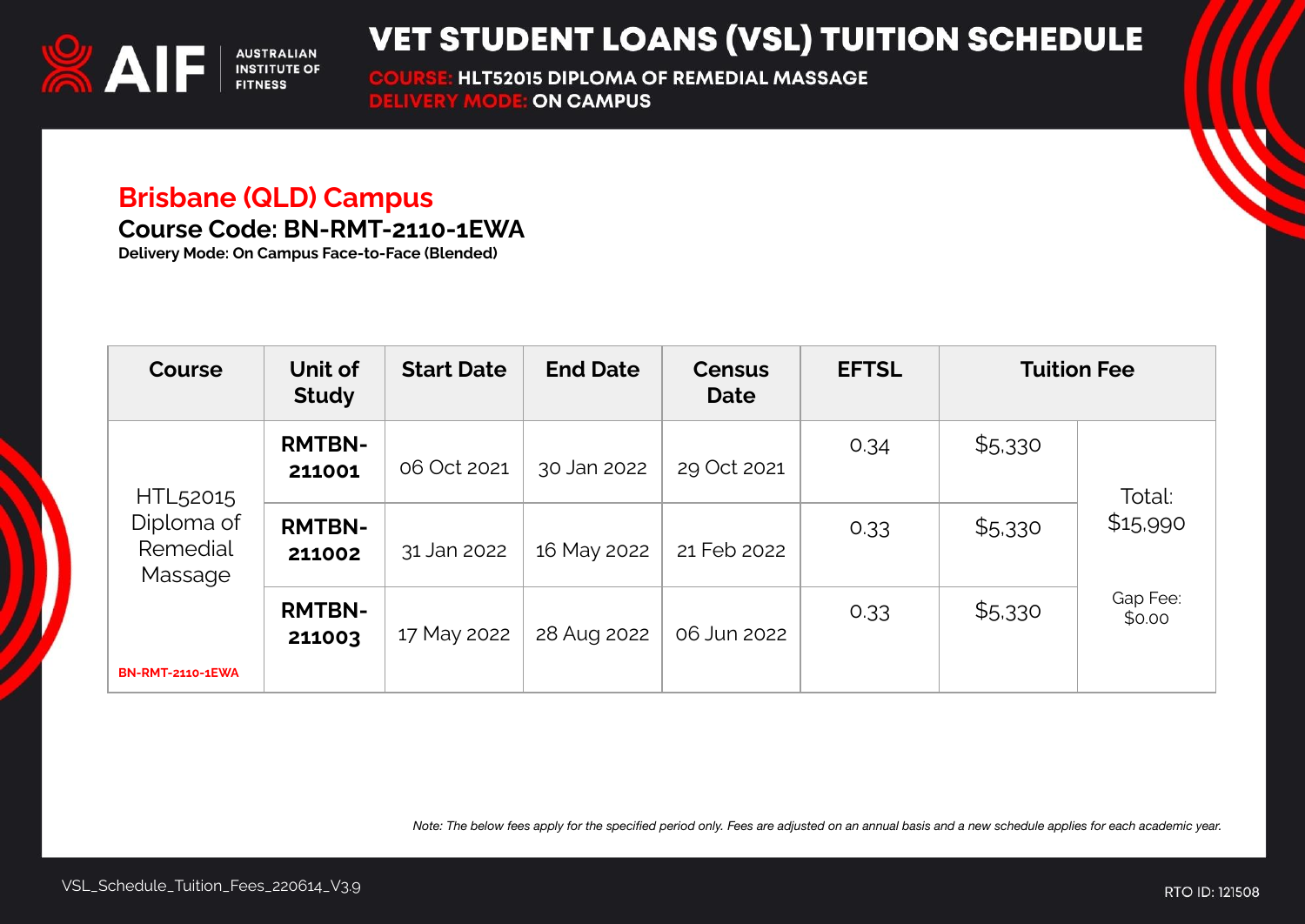

**HLT52015 DIPLOMA OF REMEDIAL MASSAGE COURSE: HLT52015 DIPLOMA O<br>DELIVERY MODE: ON CAMPUS** 

#### **Perth (WA) Campus**

**Course Code: PE-RMT-2201-1F**

**Delivery Mode: On Campus Face-to-Face (Blended)**

| <b>Course</b>                                                                      | Unit of<br><b>Study</b> | <b>Start Date</b> | <b>End Date</b> | <b>Census</b><br><b>Date</b> | <b>EFTSL</b> | <b>Tuition Fee</b> |                    |
|------------------------------------------------------------------------------------|-------------------------|-------------------|-----------------|------------------------------|--------------|--------------------|--------------------|
| HTL <sub>52015</sub><br>Diploma of<br>Remedial<br>Massage<br><b>PE-RMT-2201-1F</b> | <b>RMTPE-</b><br>220101 | 17 Jan 2022       | 01 May 2022     | 07 Feb 2022                  | 0.34         | \$5,330            | Total:             |
|                                                                                    | <b>RMTPE-</b><br>220102 | 02 May 2022       | 14 Aug 2022     | 23 May 2022                  | 0.33         | \$5,330            | \$15,990           |
|                                                                                    | <b>RMTPE-</b><br>220103 | 15 Aug 2022       | 27 Nov 2022     | 05 Sep 2022                  | 0.33         | \$5,330            | Gap Fee:<br>\$0.00 |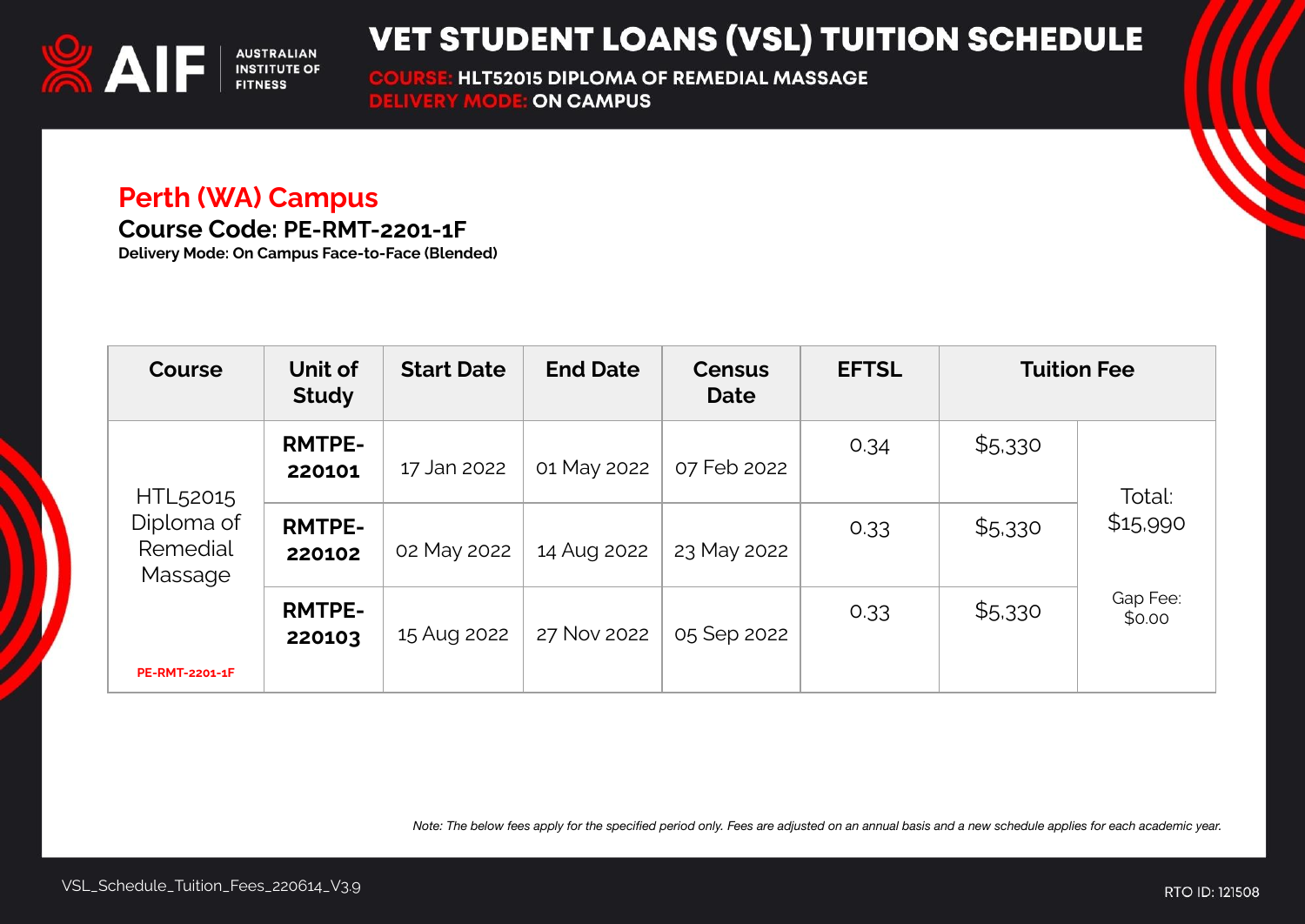

HLT52015 DIPLOMA OF REMEDIAL MASSAGE **COURSE: HLT52015 DIPLOMA O<br>DELIVERY MODE: ON CAMPUS** 

#### **Parramatta (NSW) Campus**

**Course Code: PA-RMT-2201-1F**

**Delivery Mode: On Campus Face-to-Face (Blended)**

| <b>Course</b>                                                   | Unit of<br><b>Study</b> | <b>Start Date</b> | <b>End Date</b> | <b>Census</b><br><b>Date</b> | <b>EFTSL</b> | <b>Tuition Fee</b> |                    |
|-----------------------------------------------------------------|-------------------------|-------------------|-----------------|------------------------------|--------------|--------------------|--------------------|
| HTL52015<br>Diploma of<br>Remedial<br>Massage<br>PA-RMT-2201-1F | <b>RMTPA-</b><br>220101 | 17 Jan 2022       | 01 May 2022     | 07 Feb 2022                  | 0.34         | \$5,330            | Total:             |
|                                                                 | <b>RMTPA-</b><br>220102 | 02 May 2022       | 14 Aug 2022     | 23 May 2022                  | 0.33         | \$5,330            | \$15,990           |
|                                                                 | <b>RMTPA-</b><br>220103 | 15 Aug 2022       | 27 Nov 2022     | 05 Sep 2022                  | 0.33         | \$5,330            | Gap Fee:<br>\$0.00 |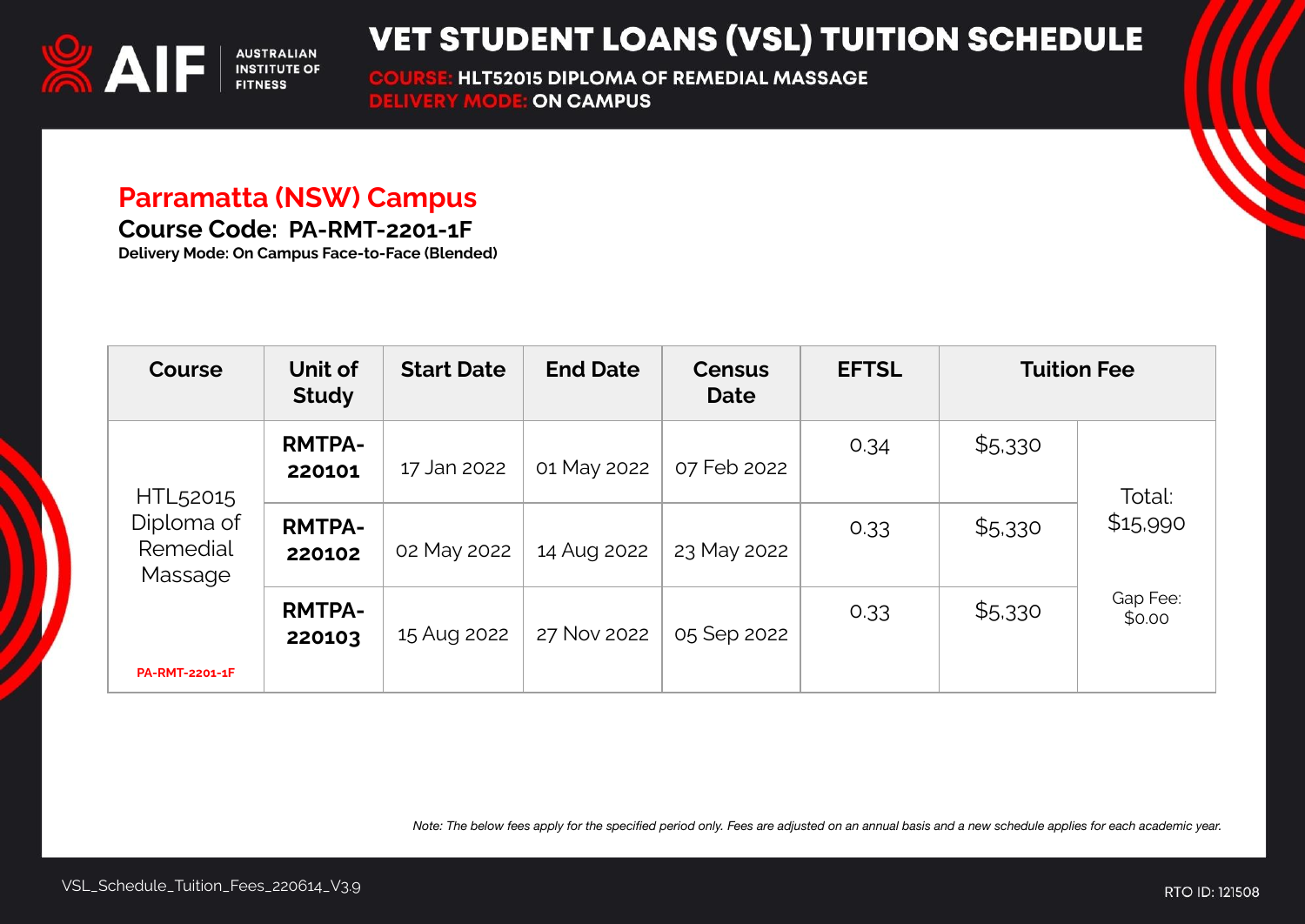

**HLT52015 DIPLOMA OF REMEDIAL MASSAGE COURSE: HLT52015 DIPLOMA O<br>DELIVERY MODE: ON CAMPUS** 

#### **Chadstone (VIC) Campus**

**Course Code: CD-RMT-2201-2F**

**Delivery Mode: On Campus Face-to-Face (Blended)**

| <b>Course</b>                     | Unit of<br><b>Study</b> | <b>Start Date</b> | <b>End Date</b> | <b>Census</b><br><b>Date</b> | <b>EFTSL</b> |         | <b>Tuition Fee</b> |
|-----------------------------------|-------------------------|-------------------|-----------------|------------------------------|--------------|---------|--------------------|
| HTL <sub>52015</sub>              | <b>RMTCD-</b><br>220101 | 17 Jan 2022       | 01 May 2022     | 07 Feb 2022                  | 0.34         | \$5,330 | Total:             |
| Diploma of<br>Remedial<br>Massage | <b>RMTCD-</b><br>220102 | 02 May 2022       | 14 Aug 2022     | 23 May 2022                  | 0.33         | \$5,330 | \$15,990           |
|                                   | <b>RMTCD-</b><br>220103 | 15 Aug 2022       | 27 Nov 2022     | 05 Sep 2022                  | 0.33         | \$5,330 | Gap Fee:<br>\$0.00 |
| CD-RMT-2201-2F                    |                         |                   |                 |                              |              |         |                    |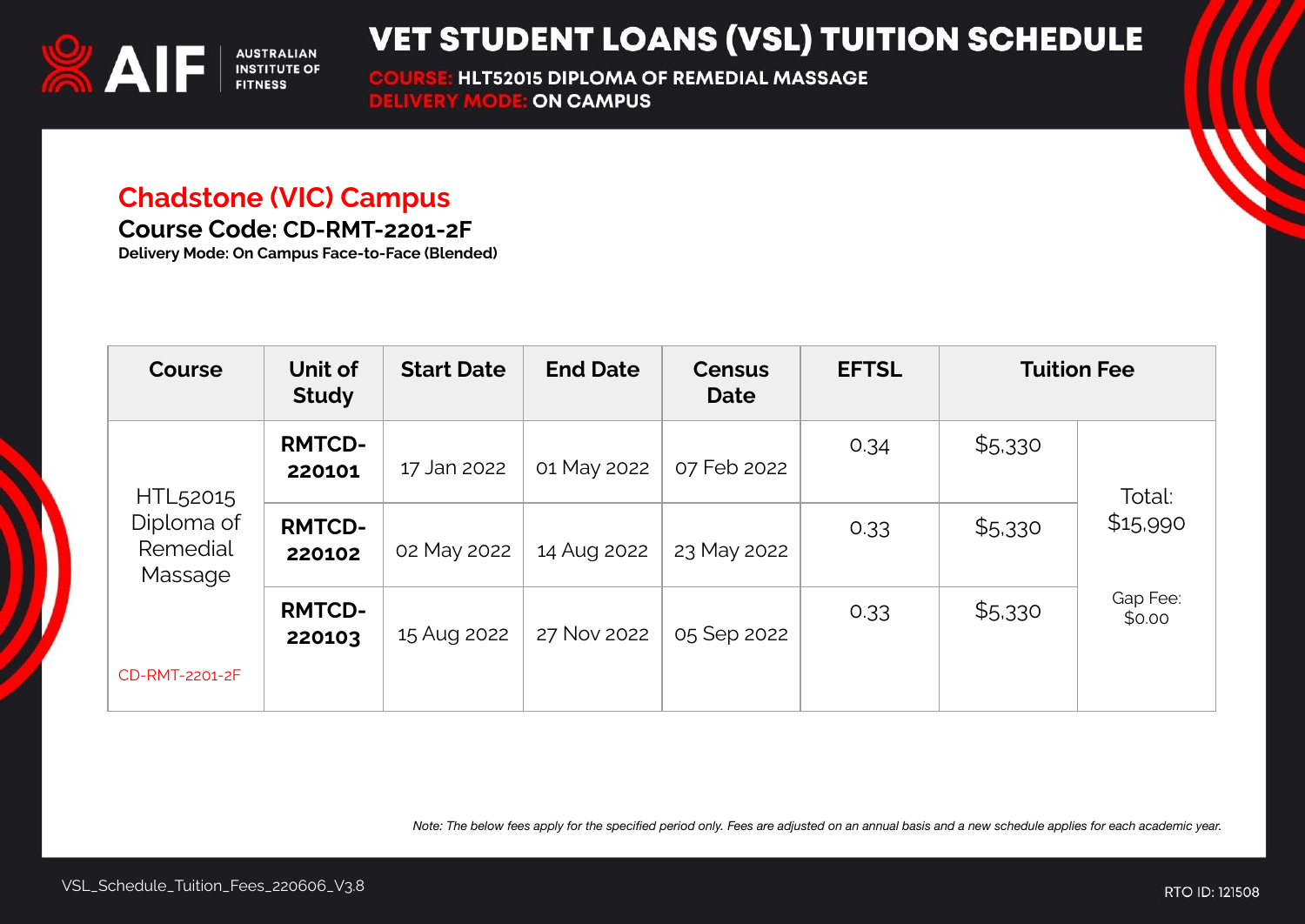

**HLT52015 DIPLOMA OF REMEDIAL MASSAGE COURSE: HLT52015 DIPLOMA O<br>DELIVERY MODE: ON CAMPUS** 

#### **Brisbane (QLD) Campus**

**Course Code: BN-RMT-2203-1F**

**Delivery Mode: On Campus Face-to-Face (Blended)**

| <b>Course</b>                                             | Unit of<br><b>Study</b> | <b>Start Date</b> | <b>End Date</b> | <b>Census</b><br><b>Date</b> | <b>EFTSL</b> | <b>Tuition Fee</b> |                    |
|-----------------------------------------------------------|-------------------------|-------------------|-----------------|------------------------------|--------------|--------------------|--------------------|
| HTL <sub>52015</sub><br>Diploma of<br>Remedial<br>Massage | <b>RMTBN-</b><br>220301 | 21 Mar 2022       | 03 Jul 2022     | 11 Apr 2022                  | 0.34         | \$5,330            | Total:             |
|                                                           | <b>RMTBN-</b><br>220302 | 04 Jul 2022       | 16 Oct 2022     | 25 Jul 2022                  | 0.33         | \$5,330            | \$15,990           |
|                                                           | <b>RMTBN-</b><br>220303 | 17 Oct 2022       | 05 Feb 2023     | 07 Nov 2022                  | 0.33         | \$5,330            | Gap Fee:<br>\$0.00 |
| BN-RMT-2203-1F                                            |                         |                   |                 |                              |              |                    |                    |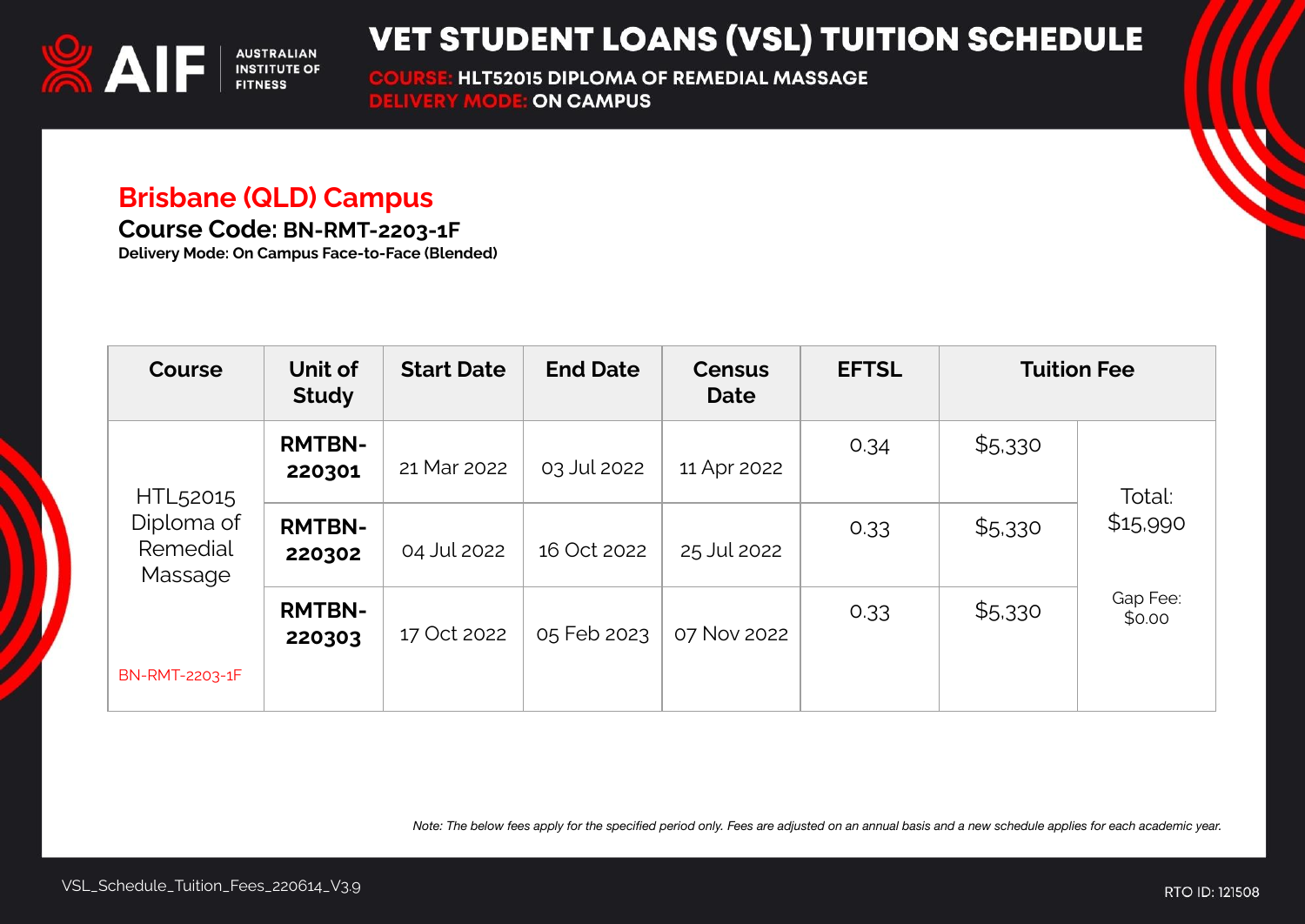

**COURSE: HLT52015 DIPLOMA O<br>DELIVERY MODE: ON CAMPUS HLT52015 DIPLOMA OF REMEDIAL MASSAGE** 

#### **Parramatta (NSW) Campus**

**Course Code: PA-RMT-2204-1EWB**

**Delivery Mode: On Campus Face-to-Face (Blended)**

| <b>Course</b>                     | Unit of<br><b>Study</b> | <b>Start Date</b> | <b>End Date</b> | <b>Census</b><br>Date | <b>EFTSL</b> |         | <b>Tuition Fee</b> |
|-----------------------------------|-------------------------|-------------------|-----------------|-----------------------|--------------|---------|--------------------|
| HTL <sub>52015</sub>              | <b>RMTPA-</b><br>220401 | 04 Apr 2022       | 24 Jul 2022     | 26 Apr 2022           | 0.34         | \$5,330 | Total:             |
| Diploma of<br>Remedial<br>Massage | <b>RMTPA-</b><br>220402 | 25 Jul 2022       | 06 Nov 2022     | 15 Aug 2022           | 0.33         | \$5,330 | \$15,990           |
|                                   | <b>RMTPA-</b><br>220403 | 07 Nov 2022       | 26 Feb 2023     | 29 Nov 2022           | 0.33         | \$5,330 | Gap Fee:<br>\$0.00 |
| PA-RMT-2204-1EWB                  |                         |                   |                 |                       |              |         |                    |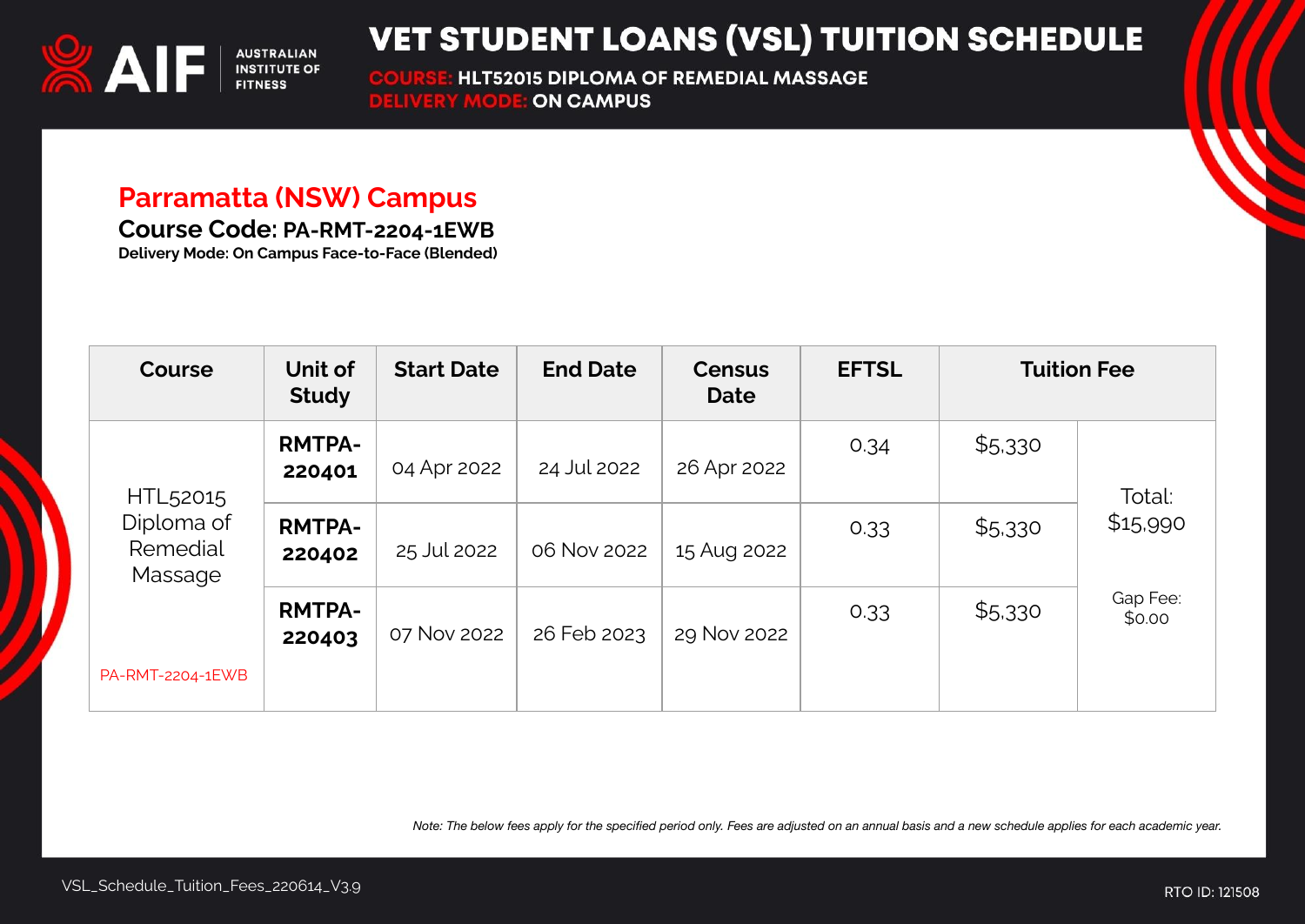

**HLT52015 DIPLOMA OF REMEDIAL MASSAGE COURSE: HLT52015 DIPLOMA O<br>DELIVERY MODE: ON CAMPUS** 

#### **Adelaide (SA) Campus**

**Course Code: AD-RMT-2202-2F**

**Delivery Mode: On Campus Face-to-Face (Blended)**

| <b>Course</b>                                             | Unit of<br><b>Study</b> | <b>Start Date</b> | <b>End Date</b> | <b>Census</b><br><b>Date</b> | <b>EFTSL</b> | <b>Tuition Fee</b> |                                          |
|-----------------------------------------------------------|-------------------------|-------------------|-----------------|------------------------------|--------------|--------------------|------------------------------------------|
| HTL <sub>52015</sub><br>Diploma of<br>Remedial<br>Massage | <b>RMTAD-</b><br>220201 | 07 Feb 2022       | 22 May 2022     | 28 Feb 2022                  | 0.34         | \$5,330            | Total:<br>\$15,990<br>Gap Fee:<br>\$0.00 |
|                                                           | <b>RMTAD-</b><br>220202 | 23 May 2022       | 04 Sep 2022     | 13 Jun 2022                  | 0.33         | \$5,330            |                                          |
|                                                           | <b>RMTAD-</b><br>220203 | 05 Sep 2022       | 18 Dec 2022     | 26 Sep 2022                  | 0.33         | \$5,330            |                                          |
| AD-RMT-2202-2F                                            |                         |                   |                 |                              |              |                    |                                          |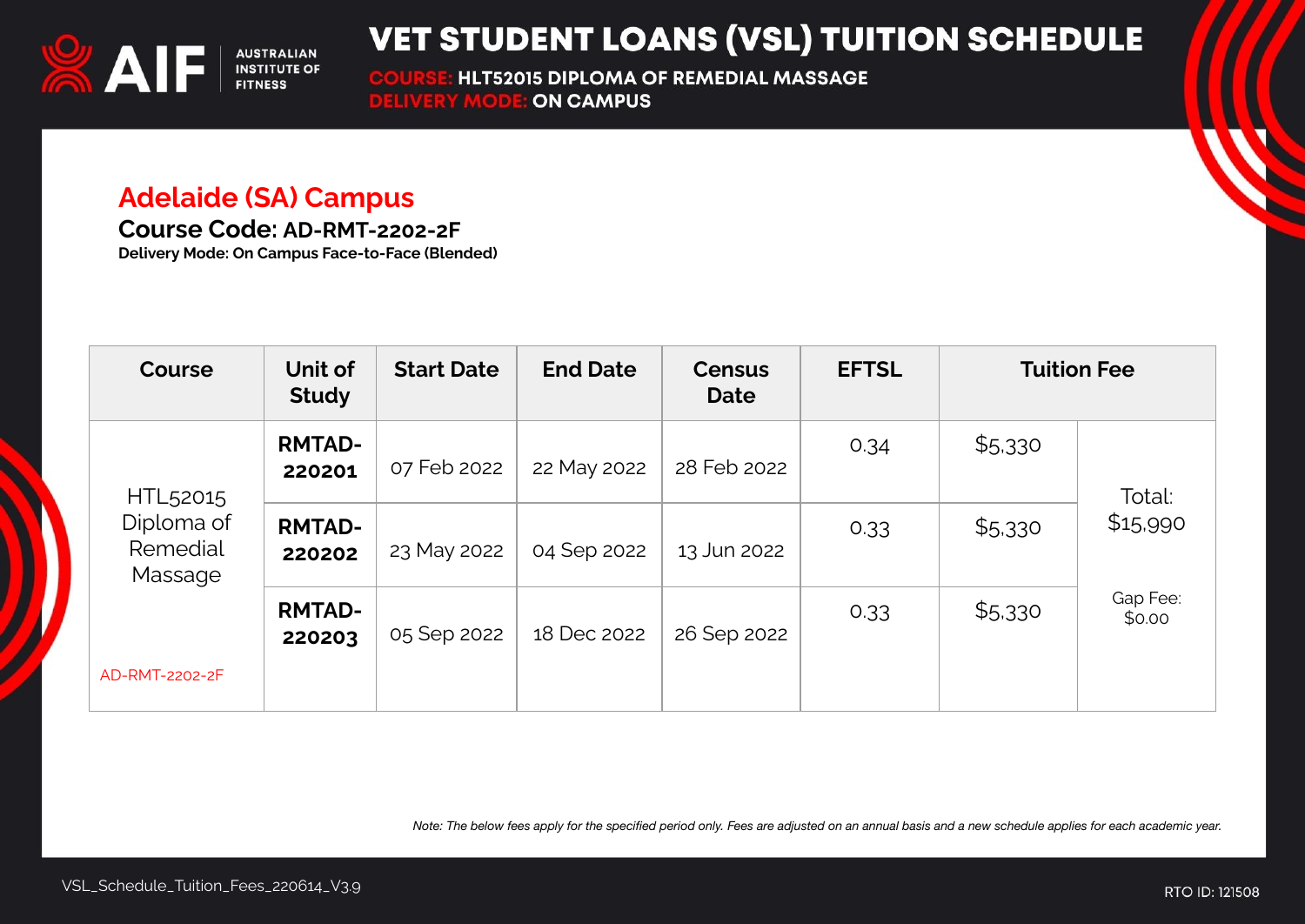

**HLT52015 DIPLOMA OF REMEDIAL MASSAGE COURSE: HLT52015 DIPLOMA O<br>DELIVERY MODE: ON CAMPUS** 

#### **Adelaide (SA) Campus**

**Course Code: AD-RMT-2207-1F**

**Delivery Mode: On Campus Face-to-Face (Blended)**

| <b>Course</b>                                             | Unit of<br><b>Study</b> | <b>Start Date</b> | <b>End Date</b> | <b>Census</b><br><b>Date</b> | <b>EFTSL</b> | <b>Tuition Fee</b> |                    |
|-----------------------------------------------------------|-------------------------|-------------------|-----------------|------------------------------|--------------|--------------------|--------------------|
| HTL <sub>52015</sub><br>Diploma of<br>Remedial<br>Massage | <b>RMTAD-</b><br>220701 | 11 Jul 2022       | 23 Oct 2022     | 01 Aug 2022                  | 0.34         | \$5,330            | Total:<br>\$15,990 |
|                                                           | <b>RMTAD-</b><br>220702 | 24 Oct 2022       | 12 Feb 2023     | 15 Nov 2022                  | 0.33         | \$5,330            |                    |
|                                                           | <b>RMTAD-</b><br>220703 | 13 Feb 2023       | 04 Jun 2023     | 07 Mar 2023                  | 0.33         | \$5,330            | Gap Fee:<br>\$0.00 |
| AD-RMT-2207-1F                                            |                         |                   |                 |                              |              |                    |                    |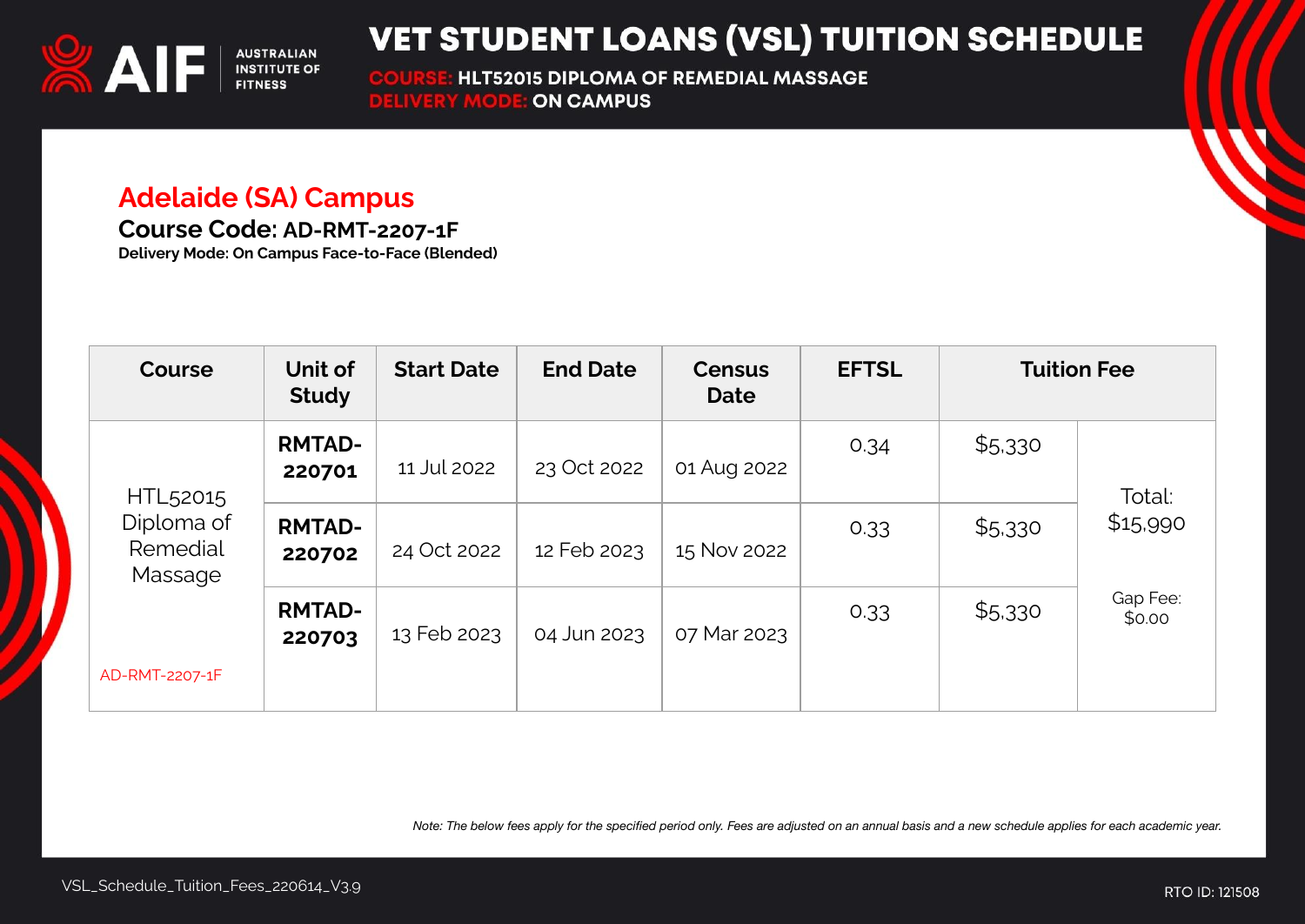

**HLT52015 DIPLOMA OF REMEDIAL MASSAGE COURSE: HLT52015 DIPLOMA O<br>DELIVERY MODE: ON CAMPUS** 

#### **Parramatta (PA) Campus**

**Course Code: PA-RMT-2207-2F**

**Delivery Mode: On Campus Face-to-Face (Blended)**

| <b>Course</b>                                             | Unit of<br><b>Study</b> | <b>Start Date</b> | <b>End Date</b> | <b>Census</b><br>Date | <b>EFTSL</b> | <b>Tuition Fee</b> |                    |
|-----------------------------------------------------------|-------------------------|-------------------|-----------------|-----------------------|--------------|--------------------|--------------------|
| HTL <sub>52015</sub><br>Diploma of<br>Remedial<br>Massage | <b>RMTPA-</b><br>220701 | 11 Jul 2022       | 23 Oct 2022     | 01 Aug 2022           | 0.34         | \$5,330            | Total:             |
|                                                           | <b>RMTPA-</b><br>220702 | 24 Oct 2022       | 12 Feb 2023     | 15 Nov 2022           | 0.33         | \$5,330            | \$15,990           |
|                                                           | <b>RMTPA-</b><br>220703 | 13 Feb 2023       | 04 Jun 2023     | 07 Mar 2023           | 0.33         | \$5,330            | Gap Fee:<br>\$0.00 |
| CD-RMT-2207-1F                                            |                         |                   |                 |                       |              |                    |                    |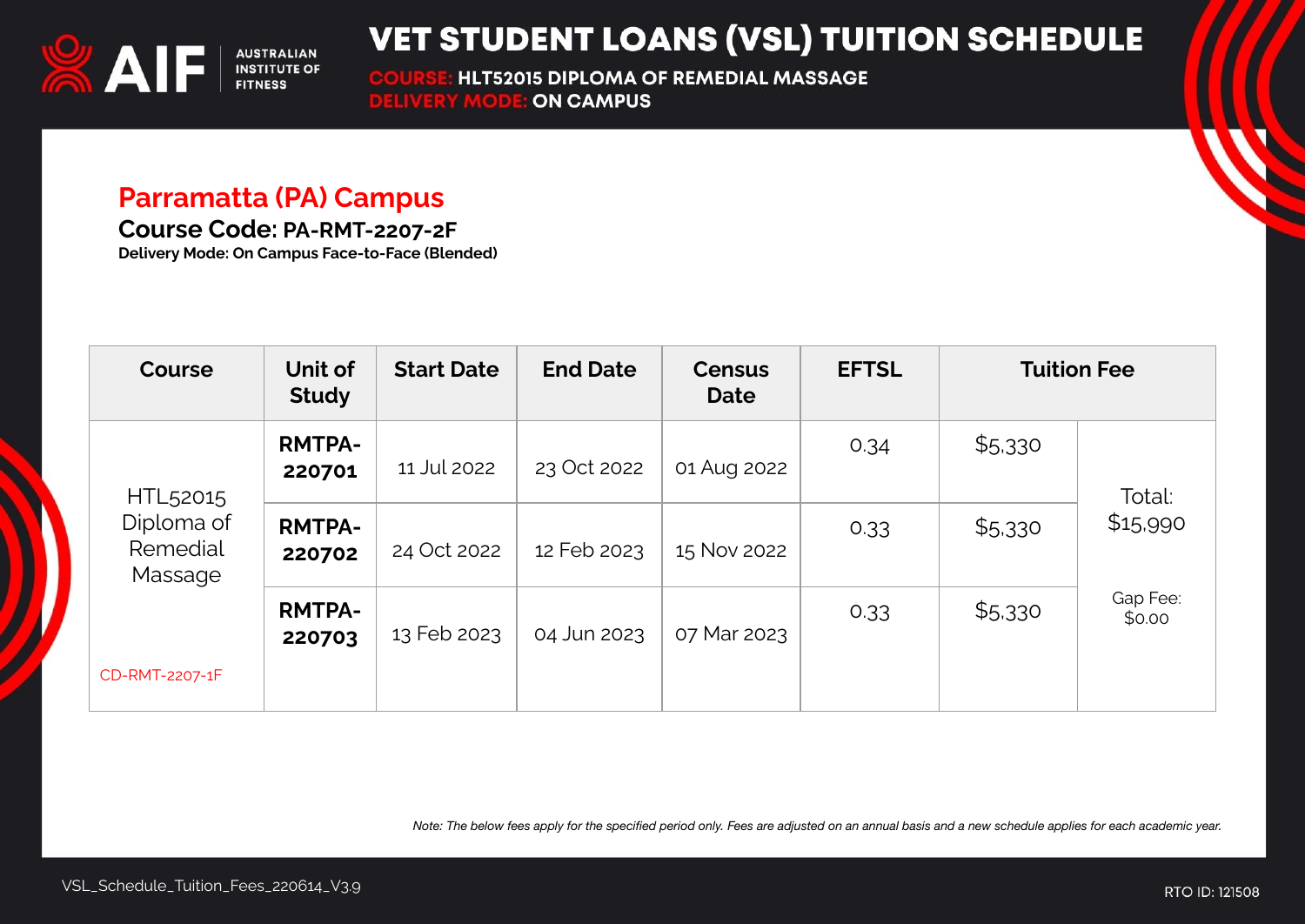

**HLT52015 DIPLOMA OF REMEDIAL MASSAGE COURSE: HLT52015 DIPLOMA O<br>DELIVERY MODE: ON CAMPUS** 

#### **Perth (PE) Campus**

**Course Code: PE-RMT-2208-2F**

**Delivery Mode: On Campus Face-to-Face (Blended)**

| <b>Course</b>                                             | Unit of<br><b>Study</b> | <b>Start Date</b> | <b>End Date</b> | <b>Census</b><br><b>Date</b> | <b>EFTSL</b> | <b>Tuition Fee</b> |                    |
|-----------------------------------------------------------|-------------------------|-------------------|-----------------|------------------------------|--------------|--------------------|--------------------|
| HTL <sub>52015</sub><br>Diploma of<br>Remedial<br>Massage | <b>RMTPE-</b><br>220801 | 15 Aug 2022       | 27 Nov 2022     | 05 Sep 2022                  | 0.34         | \$5,330            | Total:<br>\$15,990 |
|                                                           | <b>RMTPE-</b><br>220802 | 28 Nov 2022       | 19 Mar 2023     | 20 Dec 2022                  | 0.33         | \$5,330            |                    |
|                                                           | <b>RMTPE-</b><br>220803 | 20 Mar 2023       | 02 Jul 2023     | 10 Apr 2023                  | 0.33         | \$5,330            | Gap Fee:<br>\$0.00 |
| <b>PE-RMT-2208-2F</b>                                     |                         |                   |                 |                              |              |                    |                    |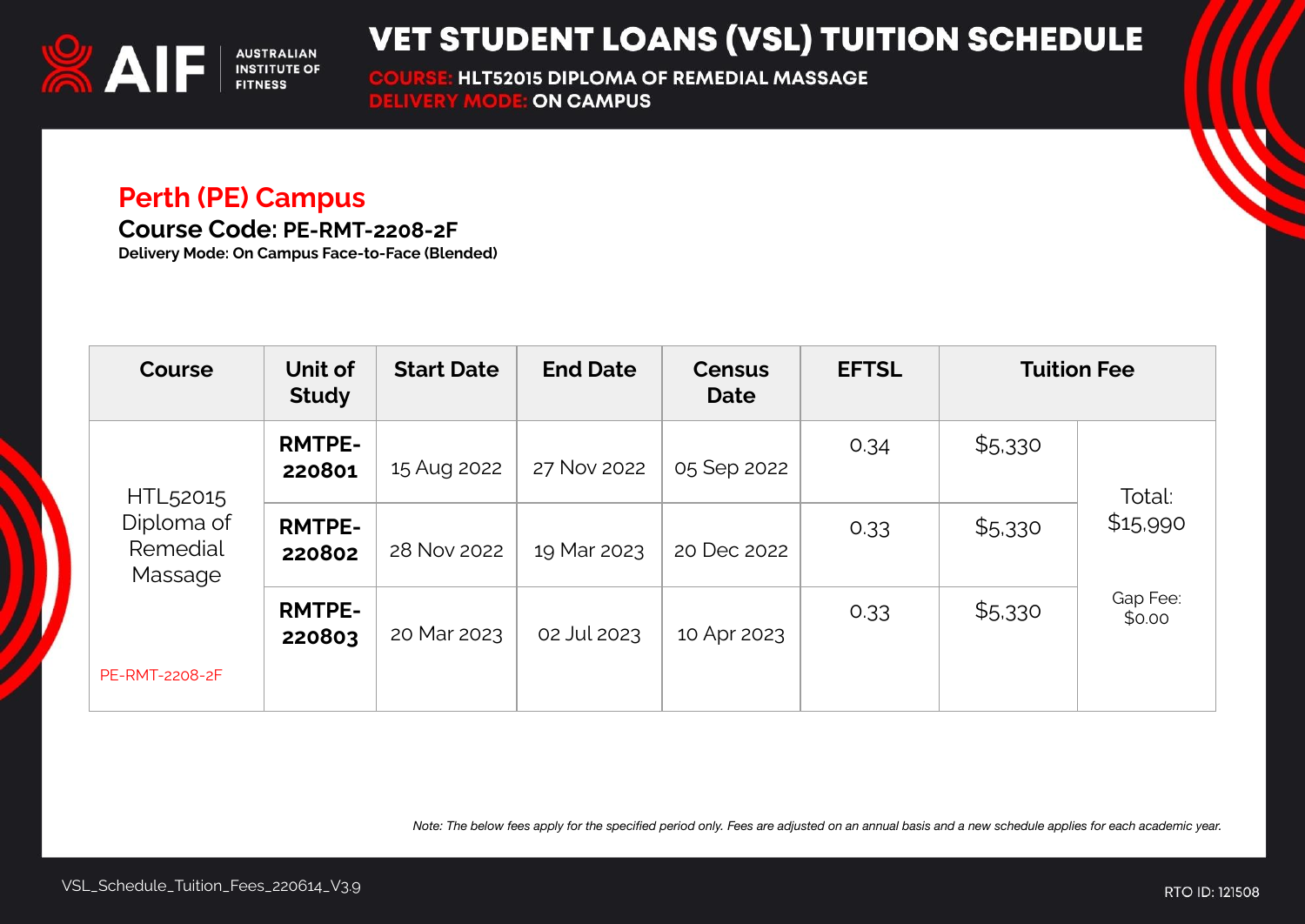

**HLT52015 DIPLOMA OF REMEDIAL MASSAGE COURSE: HLT52015 DIPLOMA O<br>DELIVERY MODE: ON CAMPUS** 

#### **Brisbane (BN) Campus**

**Course Code: BN-RMT-2209-2F**

**Delivery Mode: On Campus Face-to-Face (Blended)**

| <b>Course</b>                                             | Unit of<br><b>Study</b> | <b>Start Date</b> | <b>End Date</b> | <b>Census</b><br><b>Date</b> | <b>EFTSL</b> | <b>Tuition Fee</b> |                    |
|-----------------------------------------------------------|-------------------------|-------------------|-----------------|------------------------------|--------------|--------------------|--------------------|
| HTL <sub>52015</sub><br>Diploma of<br>Remedial<br>Massage | <b>RMTBN-</b><br>220901 | 26 Sep 2022       | 15 Jan 2023     | 18 Oct 2022                  | 0.34         | \$5,330            | Total:             |
|                                                           | <b>RMTBN-</b><br>220902 | 16 Jan 2023       | 30 Apr 2023     | 06 Feb 2023                  | 0.33         | \$5,330            | \$15,990           |
|                                                           | <b>RMTBN-</b><br>220903 | 01 May 2023       | 13 Aug 2023     | 22 May 2023                  | 0.33         | \$5,330            | Gap Fee:<br>\$0.00 |
| <b>BN-RMT-2209-2F</b>                                     |                         |                   |                 |                              |              |                    |                    |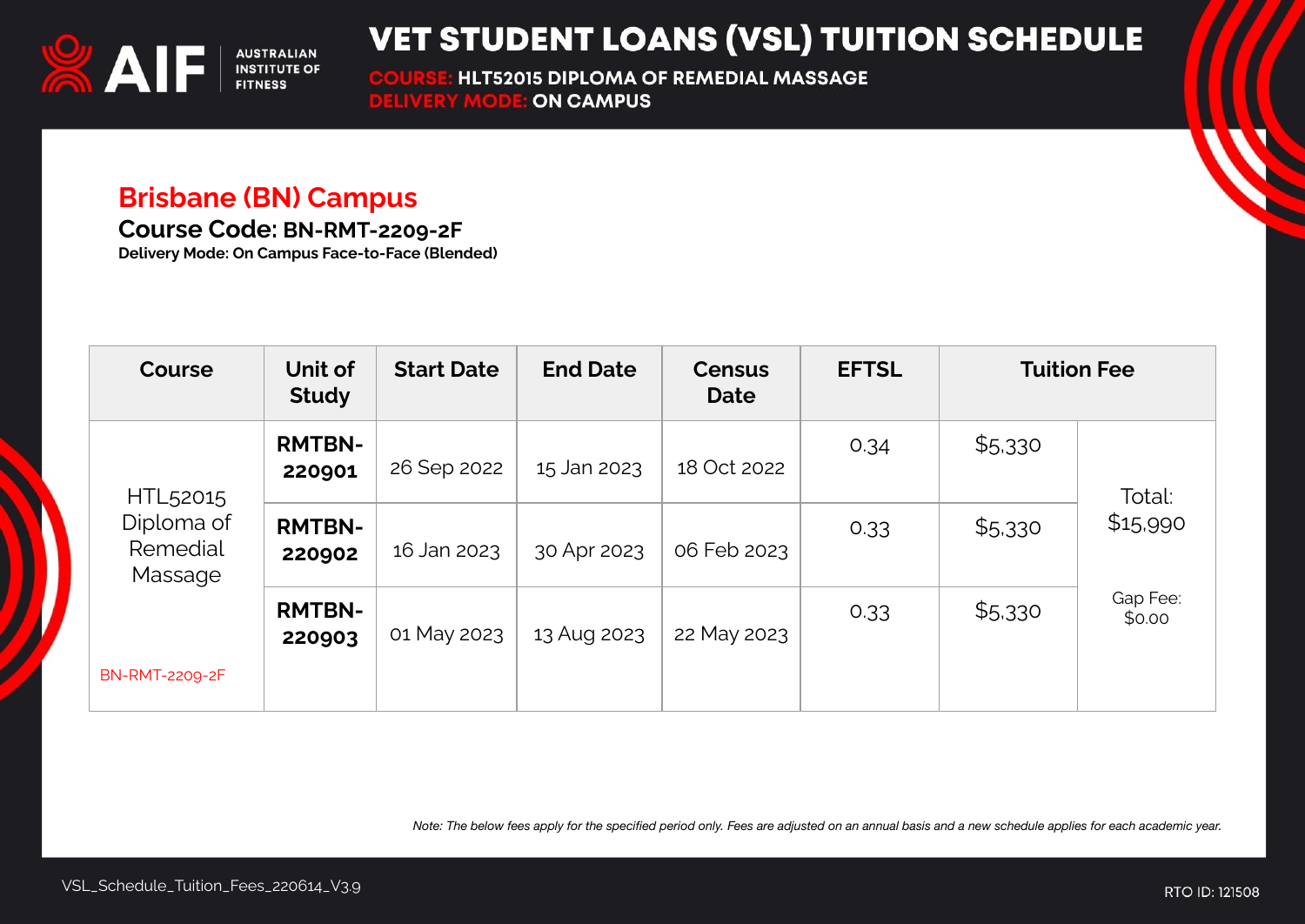

**HLT52015 DIPLOMA OF REMEDIAL MASSAGE COURSE: HLT52015 DIPLOMA O<br>DELIVERY MODE: ON CAMPUS** 

#### **Parramatta (PA) Campus**

**Course Code: PA-RMT-2210-1EWA**

**Delivery Mode: On Campus Face-to-Face (Blended)**

| <b>Course</b>                                             | Unit of<br><b>Study</b> | <b>Start Date</b> | <b>End Date</b> | <b>Census</b><br>Date | <b>EFTSL</b> | <b>Tuition Fee</b> |                    |
|-----------------------------------------------------------|-------------------------|-------------------|-----------------|-----------------------|--------------|--------------------|--------------------|
| HTL <sub>52015</sub><br>Diploma of<br>Remedial<br>Massage | <b>RMTPA-</b><br>221001 | 10 Oct 2022       | 29 Jan 2023     | 01 Nov 2022           | 0.34         | \$5,330            | Total:             |
|                                                           | <b>RMTPA-</b><br>221002 | 30 Jan 2023       | 14 May 2023     | 10 Feb 2023           | 0.33         | \$5,330            | \$15,990           |
|                                                           | <b>RMTPA-</b><br>221003 | 15 May 2023       | 27 Aug 2023     | 05 Jun 2023           | 0.33         | \$5,330            | Gap Fee:<br>\$0.00 |
| PA-RMT-2210-1EWA                                          |                         |                   |                 |                       |              |                    |                    |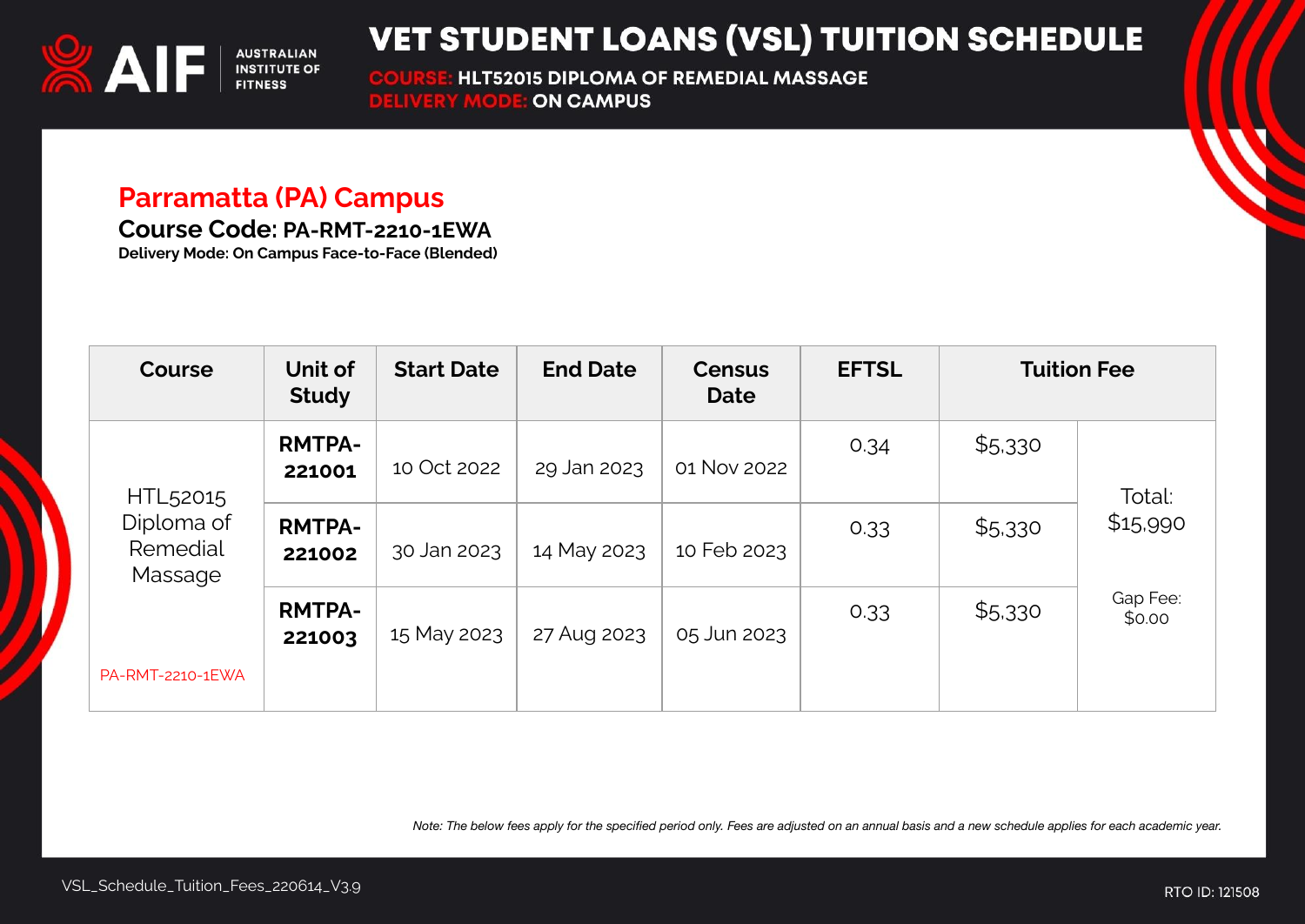

**HLT52015 DIPLOMA OF REMEDIAL MASSAGE COURSE: HLT52015 DIPLOMA O<br>DELIVERY MODE: ON CAMPUS** 

#### **Parramatta (PA) Campus**

**Course Code: PA-RMT-2208-2F**

**Delivery Mode: On Campus Face-to-Face (Blended)**

| <b>Course</b>                                             | Unit of<br><b>Study</b> | <b>Start Date</b> | <b>End Date</b> | <b>Census</b><br><b>Date</b> | <b>EFTSL</b> | <b>Tuition Fee</b> |                    |
|-----------------------------------------------------------|-------------------------|-------------------|-----------------|------------------------------|--------------|--------------------|--------------------|
| HTL <sub>52015</sub><br>Diploma of<br>Remedial<br>Massage | <b>RMTPA-</b><br>220801 | 8 Aug 2022        | 20 Nov 2022     | 29 Aug 2022                  | 0.34         | \$5,330            | Total:             |
|                                                           | <b>RMTPA-</b><br>220802 | 21 Nov 2022       | 12 Mar 2023     | 13 Dec 2022                  | 0.33         | \$5,330            | \$15,990           |
|                                                           | <b>RMTPA-</b><br>220803 | 13 Mar 2023       | 25 Jun 2023     | 03 Apr 2023                  | 0.33         | \$5,330            | Gap Fee:<br>\$0.00 |
| PA-RMT-2208-2F                                            |                         |                   |                 |                              |              |                    |                    |